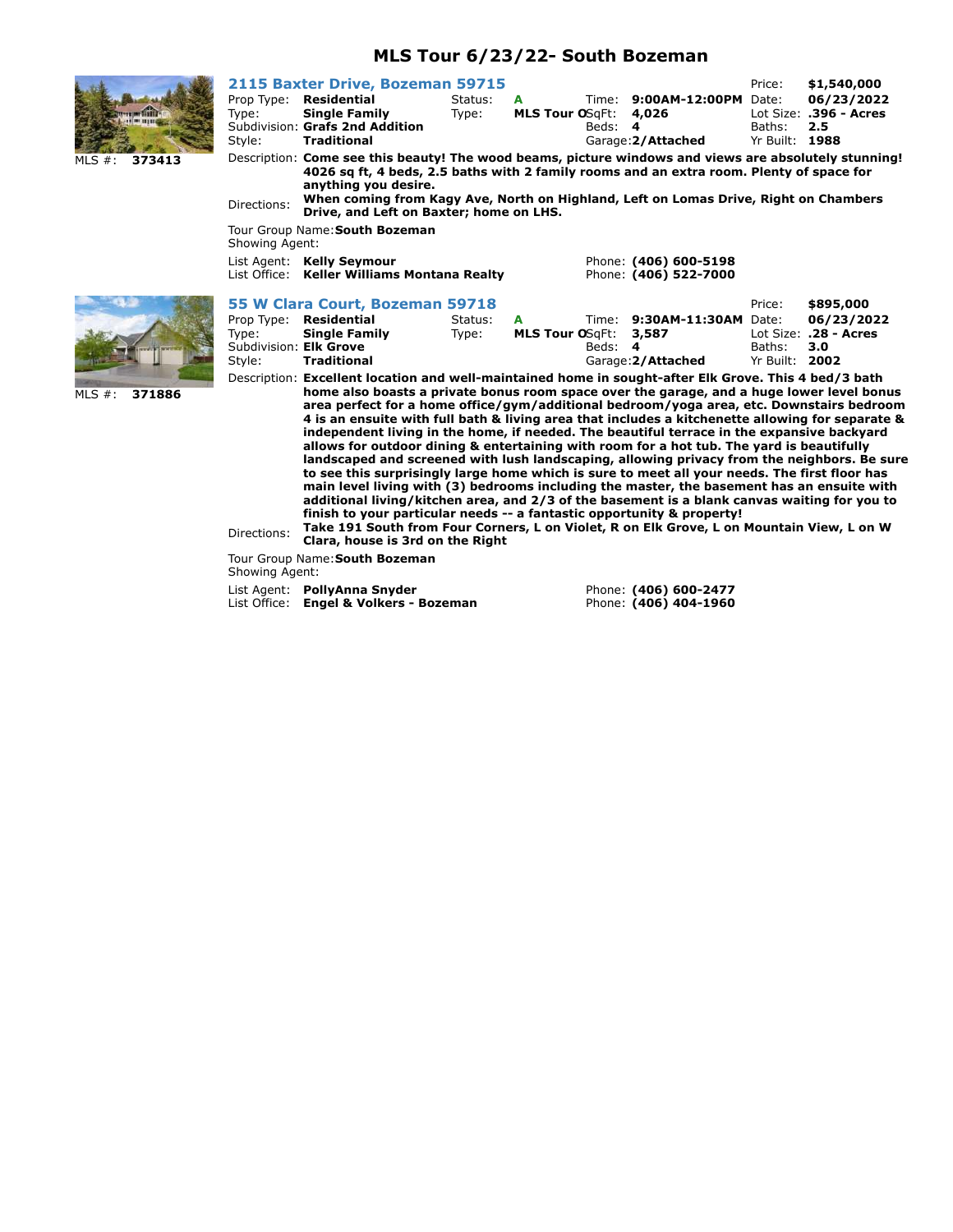## Big Sky Country MLS New Listings June 15- June 22

|                | MLS#             | <b>Class</b>               | Area       | <b>Address</b>                                              | City                 | <b>Price</b>               | <b>Subdivision</b>                           | <b>Agent Name</b>                   | <b>Office Name</b>                                              | IST                              |
|----------------|------------------|----------------------------|------------|-------------------------------------------------------------|----------------------|----------------------------|----------------------------------------------|-------------------------------------|-----------------------------------------------------------------|----------------------------------|
|                | 373429           | Residential                | 10A        | 1818 Hamburg Street                                         | Anaconda             | \$390,000                  | Other                                        | Michael Moreni                      | Century 21 Shea Realty                                          | $\overline{A}$                   |
| $\overline{c}$ | 373427           | Residential                | 10A        | 8 Cherry Street                                             | Anaconda             | \$299,999                  | Other                                        | Angie Enger                         | Engel & Volkers West Frontier                                   | $\overline{A}$                   |
| $\sqrt{3}$     | 373392           | Residential                | 10A        | 125 Howe Street                                             | Anaconda             | \$250,000                  | Other                                        | Angie Spolar                        | Keller Williams Capital Realty                                  | $\mathsf{A}$                     |
|                | 373423           | Residential                | 10A        | 505 Cherry                                                  | Anaconda             | \$235,000                  | Anaconda Original Townsite                   | <b>Stacy Smagula</b>                | Clearwater Montana Properties                                   | $\overline{A}$                   |
|                | 373377           | Residential                | 10A        | 413 E 4th Street                                            | Anaconda             | \$225,000                  | Other                                        | Patrick Reardon                     | <b>Shamrock Real Estate</b>                                     | $\overline{A}$                   |
| $\,$ 6         | 373455           | Residential                | 10A        | 317 West Park Avenue Avenue                                 | Anaconda             | \$205,000                  | Anaconda Original Townsite                   | <b>Richard Halverson</b>            | Clearwater Montana Properties                                   | $\overline{A}$                   |
|                | 373251           | Residential                | 10A        | 505 Cherry St.                                              | Anaconda             | \$180,000                  | Anaconda Original Townsite                   | <b>Stacy Smagula</b>                | <b>Clearwater Montana Properties</b>                            | $\overline{A}$                   |
| 8              | 373396           | Residential                | 10A        | 507 Cherry                                                  | Anaconda             | \$75,000                   | Anaconda Original Townsite                   | <b>Stacy Smagula</b>                | <b>Clearwater Montana Properties</b>                            | $\overline{A}$                   |
| 9              | 371366           | Residential                | 3N         | 259 Prairie Glen Way                                        | Belgrade             | \$2,395,000                | Spain Bridge Meadows                         | Kim Spain                           | <b>ERA Landmark Real Estate</b>                                 | $\overline{A}$                   |
| 10             | 373521           | Residential                | 3N         | 7245 Sherman                                                | Belgrade             | \$1,449,000                | Round Mountain Estates                       | Dan Reddick                         | Berkshire Hathaway - Bozeman                                    | $\overline{A}$                   |
| 11             | 373255           | Residential                | 3S         | 111 Flagstone Drive                                         | Belgrade             | \$1,200,000                | Cobblestone                                  | Cortney Andersen                    | Cortney Andersen Real Estate                                    | $\overline{A}$                   |
| 12<br>13       | 373505<br>370421 | Residential<br>Residential | 3S<br>3B   | 754 Milestone Drive<br>1301 Ingomar Boulevard               | Belgrade<br>Belgrade | \$1,100,000<br>\$799,000   | Landmark<br>Ryen Glenn                       | Kathleen Vaughn<br>Shawn Gaugler    | Bozeman Real Estate Group<br>Bozeman Real Estate Experts        | $\overline{A}$<br>$\overline{A}$ |
| 14             | 373364           | Residential                | 3B         | 1719 Dillon Avenue                                          | Belgrade             | \$735,000                  | <b>Ryen Glenn</b>                            | Debbie McEachron                    | <b>ERA Landmark Real Estate</b>                                 | $\overline{A}$                   |
| 15             | 373181           | Residential                | 3B         | 404 Henry Drive                                             | Belgrade             | \$569,900                  | <b>Spomer Additions</b>                      | <b>Kate Bradley</b>                 | Keller Williams Montana Realty                                  | $\overline{A}$                   |
| 16             | 373503           | Residential                | 3N         | 1311 Scooter Lane Unit#A                                    | Belgrade             | \$545,000                  | Henson                                       | <b>Brady Ferriter</b>               | Coldwell Banker Distinctive Pr                                  | $\overline{A}$                   |
| 17             | 373262           | Residential                | 3B         | 2216 Sturnella Lane                                         | Belgrade             | \$539,900                  | Meadowlark Ranch (Belgrade)                  | Greg & Amelia Smith                 | Engel & Volkers - Big Sky                                       | $\overline{A}$                   |
| 18             | 373542           | Residential                | 3B         | 604 Winston Lane Unit#A                                     | Belgrade             | \$519,000                  | Clover Meadows - Bozeman                     | Megan Nowlin                        | Engel & Volkers - Bozeman                                       | $\overline{A}$                   |
| 19             | 371901           | Residential                | 3B         | 100 W Missoula Avenue                                       | Belgrade             | \$500,000                  | <b>Caldwell Addition</b>                     | Lori Hart                           | Hart Real Estate                                                | $\overline{A}$                   |
| 20             | 373495           | Residential                | 3B         | 602 Winston Lane Unit#B                                     | Belgrade             | \$489,000                  | <b>Cloverleaf Meadows</b>                    | Megan Nowlin                        | Engel & Volkers - Bozeman                                       | $\mathsf{A}$                     |
| $21$           | 373221           | Residential                | 3B         | 805 Mantle Unit#A                                           | Belgrade             | \$325,000                  | None                                         | Roxanne Pearson                     | Keller Williams Montana Realty                                  | $\overline{A}$                   |
| 22             | 373293           | Residential                | 12M        | 51 Little Belt Way                                          | <b>Belt</b>          | \$2,850,000                | Other                                        | Stephen Leibinger                   | Swan Land Company                                               | $\overline{A}$                   |
| 23             | 373072           | Residential                | 5BMT       | 32 Low Dog Road                                             | <b>Big Sky</b>       | \$4,250,000                | Cascade Sub. - Big Sky                       | Ania Bulis                          | The Big Sky Real Estate Co.                                     | $\overline{A}$                   |
| 24             | 373306           | Residential                | 5BMV       | 77 Browtine                                                 | Big Sky              | \$3,999,000                | Antler Ridge                                 | Carrie Radtke                       | Big Sky Sotheby's                                               | $\overline{A}$                   |
| 25             | 373487           | Residential                | 5BMV       | 68 Spotted Elk Road 68                                      | Big Sky              | \$2,350,000                | <b>Crail Ranch Condos</b>                    | <b>Stacy Ossorio</b>                | Engel & Volkers - Big Sky                                       | $\overline{A}$                   |
| 26             | 368922           | Residential                | 5BMV       | 130 Timbercrest, Unit I-2                                   | Big Sky              | \$2,200,000                | The Upper Pines Condos                       | Mary Wheeler                        | PureWest Christie's Big Sky                                     | $\overline{A}$                   |
| 27             | 371879           | Residential                | 5MLB       | 230 Boathouse Way Unit#R6/230                               | <b>Big Sky</b>       | \$2,200,000                | LakeLodge Residences                         | Jeff Helms                          | The Big Sky Real Estate Co.                                     | $\overline{A}$                   |
| 28             | 373583           | Residential                | 5BMT       | 12 Running Bear, #68                                        | Big Sky              | \$1,995,000                | <b>Big Horn Condos</b>                       | Lesa Kelleher                       | Triple Creek Realty of Big Sky                                  | $\overline{A}$                   |
| 29             | 373398           | Residential                | 5BMV       | 35 Blue Flax                                                | <b>Big Sky</b>       | \$1,555,000                | <b>Hidden Village Condos</b>                 | Ernie Hall                          | Big Sky Properties, Inc.                                        | $\overline{A}$                   |
| 30             | 373331           | Residential                | 5BMV       | 2225 Black Otter Road Unit#10                               | Big Sky              | \$1,085,000                | Silverbow Condo                              | Callie Pecunies                     | Big Sky Sotheby's                                               | $\overline{A}$                   |
| 31             | 373264           | Residential                | 5BMT       | 21 Sitting Bull Road Unit#1258                              | <b>Big Sky</b>       | \$649,000                  | <b>Hill Condos</b>                           | Dawn Myrvik                         | PureWest Christie's International Real Esi A                    |                                  |
| 32             | 373568           | Residential                | 8S         | 46 Rapelje Road                                             | <b>Big Timber</b>    | \$1,775,000                | None                                         | Mary Ann Duffey                     | Sonny Todd Real Estate                                          | $\overline{A}$                   |
| 33             | 373334           | Residential                | 8B         | 77 Lower Deer Creek Rd                                      | <b>Big Timber</b>    | \$1,690,000                | Other                                        | <b>Michael Sedgwick</b>             | Hayden Outdoors Real Estate                                     | $\overline{A}$                   |
| 34             | 373451           | Residential                | 2G         | 14240 Cottonwood Road                                       | Bozeman              | \$10,000,000               | Other                                        | Kristen Hoell                       | Berkshire Hathaway - Bozeman                                    | $\overline{A}$                   |
| 35             | 372974           | Residential                | 2B         | 2000 Jackson Creek Road                                     | Bozeman              | \$7,450,000                | None                                         | Joel Shouse                         | Berkshire Hathaway - Bozeman                                    | $\overline{A}$                   |
| 36             | 372927           | Residential                | 2N         | 8515 Sypes Canyon Road Road                                 | Bozeman              | \$3,800,000                | Other                                        | Erica Heinrich                      | Keller Williams Montana Realty                                  | $\mathsf{A}$                     |
| 37             | 373343           | Residential                | 2SE        | 18 Gardner Park                                             | Bozeman              | \$3,395,000                | <b>Gardner Park</b>                          | Claire Gillam                       | Berkshire Hathaway - Bozeman                                    | $\overline{A}$                   |
| 38             | 364050           | Residential                | 2SE        | 4690 Sourdough Road                                         | Bozeman              | \$2,375,000                | Sour Dough Hills                             | Denise Andres                       | Berkshire Hathaway - Bozeman                                    | $\overline{A}$                   |
| 39<br>40       | 373415<br>373362 | Residential<br>Residential | 2NW<br>2T  | 56 Bold Driver<br>1230 Chestnut Ridge Road                  | Bozeman              | \$2,195,000<br>\$2,150,000 | <b>Black Bull Golf Community</b><br>None     | Tara Rigg<br>Debbie McEachron       | <b>Black Bull Realty LLC</b><br><b>ERA Landmark Real Estate</b> | $\overline{A}$<br>$\overline{A}$ |
| 41             | 373360           | Residential                | 1SK        | 434 Mathew Bird Circle                                      | Bozeman              | \$1,999,900                |                                              | Ben Bozorth                         | <b>RE/MAX Realty Group</b>                                      | $\overline{A}$                   |
| 42             | 371535           | Residential                | 6NW        | 333 Quinn Creek Road                                        | Bozeman<br>Bozeman   | \$1,695,000                | <b>West Meadow</b><br>Mountain Springs Ranch | Sarah Hughen                        | Altitude Real Estate, LLC                                       | $\overline{A}$                   |
| 43             | 373509           | Residential                | 2B         | 1545 Bridger Woods                                          | Bozeman              | \$1,677,000                | None                                         | Theresa Huyser                      | <b>Aspire Realty</b>                                            | $\overline{A}$                   |
| 44             | 373336           | Residential                | 1NE        | 510 E Cottonwood Street                                     | Bozeman              | \$1,600,000                | Northern Pacific Addition                    | Jason Basye                         | Bozeman Real Estate Group                                       | $\overline{A}$                   |
| 45             | 373395           | Residential                | 1NW        | 1502 Ryun Sun Way                                           | Bozeman              | \$1,565,000                | <b>Flanders Mill</b>                         | <b>Tracy Weathers</b>               | Keller Williams Montana Realty                                  | $\overline{A}$                   |
| 46             | 373413           | Residential                | 1SM        | 2115 Baxter Drive                                           | Bozeman              | \$1,540,000                | Grafs 2nd Addition                           | <b>Kelly Seymour</b>                | Keller Williams Montana Realty                                  | $\overline{A}$                   |
| 47             | 373202           | Residential                | 2NW        | 49 Riparian Way                                             | Bozeman              | \$1,499,000                | Riverwood                                    | Tara Wolfe                          | Keller Williams Montana Realty                                  | $\overline{A}$                   |
| 48             | 373500           | Residential                | 1NW        | 1984 Vaquero Parkway                                        | Bozeman              | \$1,450,000                | The Crossing                                 | <b>Tamara Williams</b>              | <b>Tamara Williams and Company</b>                              | $\overline{A}$                   |
| 49             | 373351           | Residential                | 2N         | 920 Manley Road                                             | Bozeman              | \$1,350,000                | Other                                        | Cory Vellinga                       | Vellinga Real Estate                                            | $\overline{A}$                   |
| 50             | 373062           | Residential                | 2SW        | 88 Myles Road                                               | Bozeman              | \$1,349,900                | <b>Hyalite Canyon Estates</b>                | <b>Walter Rivers</b>                | <b>ERA Landmark Real Estate</b>                                 | $\overline{A}$                   |
| 51             | 371880           | Residential                | 1SK        | 3214 Hillcrest Drive                                        | Bozeman              | \$1,199,000                | <b>Alder Creek</b>                           | Cody Adams                          | Engel & Volkers - Bozeman                                       | $\overline{A}$                   |
| 52             | 373314           | Residential                | 2FC        | 288 Parklands Trail                                         | Bozeman              | \$1,195,000                | Middle Creek Parklands                       | <b>Tracey Bolich</b>                | Venture West Realty                                             | $\overline{A}$                   |
| 53             | 373190           | Residential                | 1SK        | 6601 Blackwood Road                                         | Bozeman              | \$1,050,000                | Southbridge                                  | Jamie Chu                           | Berkshire Hathaway - Bozeman                                    | $\mathsf{A}$                     |
| 54             | 373488           | Residential                | 1NW        | 5467 Vahl Way                                               | Bozeman              | \$949,950                  | The Lakes at Valley West                     | PollyAnna Snyder                    | Engel & Volkers - Bozeman                                       | $\overline{A}$                   |
| 55             | 371273           | Residential                | 1SM        | 1414 S Grand Avenue                                         | Bozeman              | \$949,900                  | <b>Butte Addition</b>                        | Patrick Callaghan                   | Berkshire Hathaway - Bozeman                                    | $\overline{A}$                   |
| 56             | 373506           | Residential                | 1NW        | 1735 Ryun Sun Way                                           | Bozeman              | \$949,000                  | <b>Flanders Mill</b>                         | <b>Ryan Martello</b>                | Realty One Group Peak                                           | $\overline{A}$                   |
| 57             | 373447           | Residential                | 1SM        | 425 W Olive Street                                          | Bozeman              | \$875,000                  | <b>Rouse Additions</b>                       | Alicia Rutz                         | <b>Small Dog Realty</b>                                         | $\overline{A}$                   |
| 58             | 373295           | Residential                | 2SW        | 306 Dogwood Drive                                           | Bozeman              | \$875,000                  | Meadowbrook Estates                          | Frances Brown                       | <b>Gallatin Realty Group</b>                                    | $\mathsf{A}$                     |
| 59             | 373302           | Residential                | 1NW        | 530 Christopher Way                                         | Bozeman              | \$875,000                  | <b>Fowler Place</b>                          | PollyAnna Snyder                    | Engel & Volkers - Bozeman                                       | $\overline{A}$                   |
| 60             | 373192           | Residential                | 1NE        | 410 E Aspen Street                                          | Bozeman              | \$850,000                  | Northern Pacific Addition                    | <b>Karen Thomes</b>                 | Berkshire Hathaway - Bozeman                                    | $\mathsf{A}$                     |
| 61             | 373372           | Residential                | 2SW        | 22 Battle Peak Drive                                        | Bozeman              | \$835,000                  | <b>Woodland Park</b>                         | Mark Meissner                       | <b>ERA Landmark Real Estate</b>                                 | $\mathsf{A}$                     |
| 62             | 373318           | Residential                | 1NE        | 415 N 18th                                                  | Bozeman              | \$799,000                  | Grafs 1st Addition                           | Dick Stefani                        | <b>Bozeman Brokers</b>                                          | $\overline{A}$                   |
| 63             | 373386           | Residential                | 1SM        | 204 S 20th Avenue                                           | Bozeman              | \$799,000                  | Kirk                                         | Shawn Gaugler                       | Bozeman Real Estate Experts                                     | $\overline{A}$                   |
| 64             | 373344           | Residential<br>Residential | 2FC        | 28 Indian Grove Lane                                        | Bozeman              | \$779,900                  | North Star                                   | <b>Mandie Day</b>                   | Western Skies Real Estate                                       | $\overline{A}$                   |
| 65             | 373478           |                            | 2FC        | 702 Circle F Trail Unit#B                                   | Bozeman              | \$765,000                  | Minor Subdivision                            | <b>Tanner Head</b>                  | House of Bozeman Realty, LLC                                    | $\mathsf{A}$                     |
| 66<br>67       | 373489<br>373472 | Residential<br>Residential | 1SK<br>2FC | 566 Enterprise Boulevard Unit#25<br>18 Caboose Court Unit#1 | Bozeman<br>Bozeman   | \$759,000                  | South Rows Condos<br>Minor Subdivision       | <b>Bobbi Campbell</b><br>Amy Henkle | Venture West Realty<br>eXp Realty, LLC                          | $\overline{A}$<br>$\mathsf{A}$   |
| 68             | 373476           | Residential                | 2FC        | 708 Circle F Trail Unit#B                                   | Bozeman              | \$750,000<br>\$745,000     | Minor Subdivision                            | <b>Tanner Head</b>                  | House of Bozeman Realty, LLC                                    | $\mathsf{A}$                     |
| 69             | 373483           | Residential                | 2NW        | 785 Damarell                                                | Bozeman              | \$735,000                  | <b>Baker Creek Meadows</b>                   | Mitch Hanson                        | Keller Williams Montana Realty                                  | $\mathsf{A}$                     |
|                |                  |                            |            |                                                             |                      |                            |                                              |                                     |                                                                 |                                  |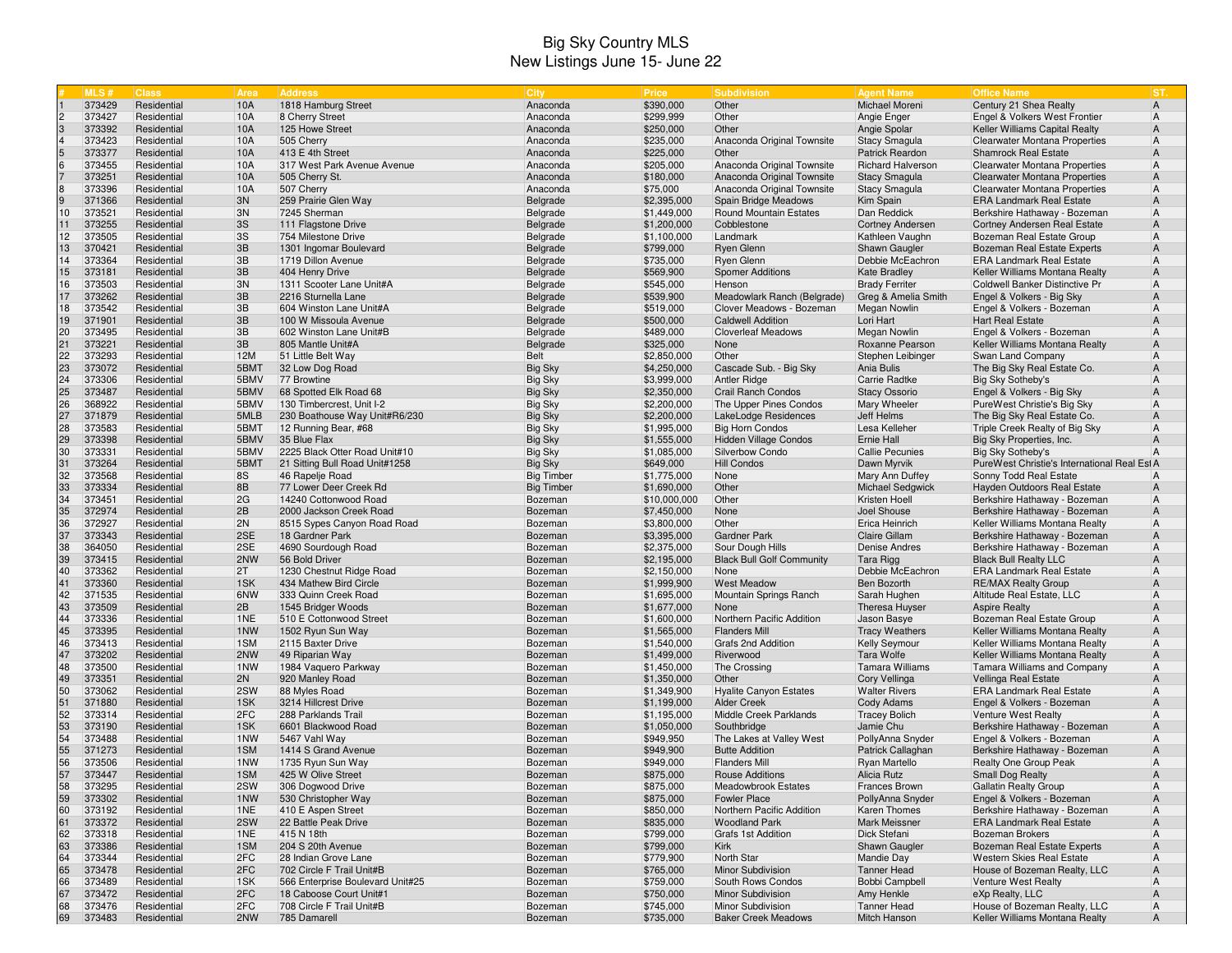## Big Sky Country MLS New Listings June 15- June 22

|          | <b>MLS#</b>              | <b>Class</b>               | Area       | Address                                                     | <b>City</b>             | Price                    | Subdivision                     | <b>Agent Name</b>                            | <b>Office Name</b>                                             | IST.                             |
|----------|--------------------------|----------------------------|------------|-------------------------------------------------------------|-------------------------|--------------------------|---------------------------------|----------------------------------------------|----------------------------------------------------------------|----------------------------------|
| 70       | 373477                   | Residential                | 2FC        | 702 Circle F Trail Unit#A                                   | Bozeman                 | \$725,000                | Minor Subdivision               | <b>Tanner Head</b>                           | House of Bozeman Realty, LLC                                   | $\overline{A}$                   |
| 71       | 373501                   | Residential                | 1NE        | 854 Matheson Way                                            | Bozeman                 | \$724,000                | <b>Walton Homestead</b>         | <b>Tyler Wilkinson</b>                       | Bozeman Real Estate Group                                      | $\overline{A}$                   |
| 72       | 373581                   | Residential                | 1NW        | 409 Meriwether Avenue                                       | Bozeman                 | \$695,000                | Valley Meadows - Bozeman        | Sarah & Abram Antonucci NextHome Destination |                                                                | $\overline{A}$                   |
| 73       | 373481                   | Residential                | 2FC        | 100 Albrey Trail Unit#C                                     | Bozeman                 | \$680,000                | Middle Creek Parklands          | <b>Nicole Griffis</b>                        | <b>Obsidian Realty Group</b>                                   | $\overline{A}$                   |
| 74       | 373328                   | Residential                | 1NW        | 2769 Renee Way                                              | Bozeman                 | \$629,000                | <b>Baxter Square</b>            | Elizabeth McCutcheon                         | <b>Small Dog Realty</b>                                        | $\overline{A}$                   |
| 75       | 373406                   | Residential                | 2SW        | 88 Dogwood Drive                                            | Bozeman                 | \$625,000                | Rea                             | Lori Hart                                    | Hart Real Estate                                               | $\overline{A}$                   |
| 76       | 373231                   | Residential                | 1NW        | 4040 Ravalli Street Unit#101                                | Bozeman                 | \$565,000                | Aspen Plc Condo                 | Kim Spain                                    | <b>ERA Landmark Real Estate</b>                                | $\overline{A}$                   |
| 77       | 373348                   | Residential                | 1NW        | 1015 Longbow Lane Unit#A                                    | Bozeman                 | \$520,000                | Laurel Glen                     | Jenifer Lower                                | Bozeman Montana Real Estate                                    | $\overline{A}$                   |
| 78       | 373136                   | Residential                | 1NW        | 3040 Winter Park Street Unit#A                              | Bozeman                 | \$485,000                | <b>West Winds</b>               | <b>Bobby Goodman</b>                         | Windermere Bozeman - Downtown                                  | $\overline{A}$                   |
| 79       | 373352                   | Residential                | 1NW        | 323 Magdalene Way Unit#B                                    | Bozeman                 | \$469,000                | <b>Babcock Meadows</b>          | Dave & Reine Broome                          | eXp Realty, LLC                                                | $\overline{A}$                   |
| 80       | 373437                   | Residential                | 1NW        | 3414 Golden Valley Drive                                    | Bozeman                 | \$399,900                | <b>Valley Creek</b>             | Dina Emmert                                  | Windermere Bozeman - Downtown                                  | A                                |
| 81       | 373338                   | Residential                | 1NW        | 3165 Mistral Way                                            | Bozeman                 | \$399,000                | <b>West Winds</b>               | Kari Francisco                               | Engel & Volkers - Bozeman                                      | $\overline{A}$                   |
| 82       | 373099                   | Residential                | 2SW        | 170 Talon Way Unit#A                                        | Bozeman                 | \$389,000                | <b>Falcon Hollow</b>            | <b>Bert Brandon</b><br>Dick Stefani          | Realty One Group Peak                                          | $\overline{A}$                   |
| 83<br>84 | 373439<br>373133         | Residential<br>Residential | 1NW<br>1NW | 2720 Sartain Street Unit#305B<br>3303 Fallon Street Unit#1D | Bozeman<br>Bozeman      | \$385,000<br>\$349,900   | Other<br>Parkway Plaza          |                                              | <b>Bozeman Brokers</b><br>Engel & Volkers - Big Sky            | $\overline{A}$<br>$\overline{A}$ |
| 85       | 373425                   | Residential                | 1NW        | 228 S Cottonwood Road Unit#306                              | Bozeman                 | \$346,000                | <b>Cottonwood Condos</b>        | Greg & Amelia Smith<br>Susie Hutchison       | Windermere Bozeman - Downtown                                  | $\overline{A}$                   |
| 86       | 373461                   | Residential                | 10BE       | 128 Cottonwood Street                                       | <b>Butte</b>            | \$600,000                | None                            | <b>Jackie Assel</b>                          | <b>Butte Real Estate Group</b>                                 | $\overline{A}$                   |
| 87       | 373584                   | Residential                | 10BE       | 117 Aspen Lane                                              | <b>Butte</b>            | \$479,000                | Other                           | Susan Dorr                                   | <b>RE/MAX Premier</b>                                          | $\overline{A}$                   |
| 88       | 373307                   | Residential                | 10BW       | 3111 Carter Street                                          | <b>Butte</b>            | \$262,000                | None                            | <b>Tracy Miller</b>                          | <b>Butte Real Estate Group</b>                                 | $\overline{A}$                   |
| 89       | 373354                   | Residential                | 10BE       | 1924 Elm Street                                             | <b>Butte</b>            | \$260,000                | None                            | <b>Katey White</b>                           | Berkshire Hathaway - Butte                                     | $\overline{A}$                   |
| 90       | 373320                   | Residential                | 10BNE      | 499 Woolman Street                                          | <b>Butte</b>            | \$240,000                | Other                           | Victoria Carlyle                             | Century 21 Shea Realty                                         | $\overline{A}$                   |
| 91       | 373345                   | Residential                | 10BE       | 2120 Elm Street                                             | <b>Butte</b>            | \$240,000                | None                            | <b>Katey White</b>                           | Berkshire Hathaway - Butte                                     | $\mathsf{A}$                     |
| 92       | 373575                   | Residential                | 10BE       | 2025 Massachusetts                                          | <b>Butte</b>            | \$229,000                | Other                           | Amy Brooks                                   | McLeod Real Estate Group, LLC                                  | $\overline{A}$                   |
| 93       | 371756                   | Residential                |            | 10BNE 35 E La Platte Street                                 | <b>Butte</b>            | \$222,500                | Other                           | <b>Melissa Mobley</b>                        | eXp Realty, LLC                                                | $\overline{A}$                   |
| 94       | 372946                   | Residential                |            | 10BWM 1106 W Caledonia Street                               | <b>Butte</b>            | \$185,000                | None                            | <b>Tracy Miller</b>                          | <b>Butte Real Estate Group</b>                                 | $\overline{A}$                   |
| 95       | 373337                   | Residential                | 10BW       | 1100 Evans Avenue                                           | <b>Butte</b>            | \$169,900                | <b>Bellevue Addition Butte</b>  | <b>Melissa Mobley</b>                        | eXp Realty, LLC                                                | $\overline{A}$                   |
| 96       | 373436                   | Residential                | 10BNE      | 1011 S Wyoming Street                                       | <b>Butte</b>            | \$159,900                | None                            | <b>Tracy Miller</b>                          | <b>Butte Real Estate Group</b>                                 | $\overline{A}$                   |
| 97       | 373373                   | Residential                | 10BNE      | 27 W La Platte Street                                       | <b>Butte</b>            | \$75,000                 | Other                           | Angie Spolar                                 | Keller Williams Capital Realty                                 | $\overline{A}$                   |
| 98       | 373400                   | Residential                | 7MM        | 90 W Horse Creek                                            | Cameron                 | \$1,600,000              | Sun West Ranch                  | <b>Billie Klasna</b>                         | Berkshire Hathaway - Ennis                                     | $\overline{A}$                   |
| 99       | 373424                   | Residential                | 7J         | 36 OLD MT HWY 10 E                                          | Cardwell                | \$2,700,000              | Certificate Of Survey COS       | Karen Burtch                                 | Mountain View Real Estate                                      | $\overline{A}$                   |
|          | 100 373317               | Residential                | 4MA        | 71 Cushing Lane                                             | Churchill               | \$884,900                | Amsterdam Village               | Carolyne Calvin                              | Keller Williams Montana Realty                                 | $\overline{A}$                   |
|          | 101 373462               | Residential                | 4MA        | 7315 Churchill Road Unit#B                                  | Churchill               | \$695,000                | Amsterdam Village               | <b>Kelley Halle</b>                          | Berkshire Hathaway - Bozeman                                   | $\overline{A}$                   |
|          | 102 373458               | Residential                | 4MA        | 7315 Churchill Road Unit#A                                  | Churchill               | \$675,000                | Amsterdam Village               | <b>Kelley Halle</b>                          | Berkshire Hathaway - Bozeman                                   | $\overline{A}$                   |
|          | 103 373452               | Residential                | 7B         | 611 S Pacific Street                                        | Dillon                  | \$425,000                | Other                           | Mary Ann Nicholas                            | Beaverhead Home and Ranch RE                                   | $\overline{A}$                   |
|          | 104 373349               | Residential                | 12M        | 44 N Main Street                                            | Drummond                | \$309,000                | None                            | Noelle McGree                                | McLeod Real Estate Group, LLC                                  | $\overline{A}$                   |
|          | 105 373284               | Residential                | 7MM        | <b>TBD Panther Drive</b>                                    | Ennis                   | \$889,000                | Pronghorn Meadows               | <b>Amber Stacy</b>                           | Berkshire Hathaway - Bozeman                                   | $\mathsf{A}$                     |
|          | 106 373323               | Residential                | 7MM        | 202 E Williams                                              | Ennis                   | \$350,000                | None                            | <b>Bill Mercer</b>                           | <b>RE/MAX Mountain Property</b>                                | $\overline{A}$                   |
|          | 107 373324               | Residential                | 5CN        | 64830, 64850, 64758 Gallatin Road                           | <b>Gallatin Gateway</b> | \$4,750,000              | Other                           | Peter Young                                  | Big Sky Sotheby's - Bozeman                                    | $\mathsf{A}$                     |
|          | 108 372943               | Residential                | 5CS        | 700 Grouse Ridge Drive                                      | Gallatin Gateway        | \$2,800,000              | None                            | Ernie Hall                                   | Big Sky Properties, Inc.                                       | $\overline{A}$                   |
|          | 109 373353               | Residential                | 2G         | 534 Bear Crossing Road                                      | <b>Gallatin Gateway</b> | \$2,200,000              | <b>Little Bear</b>              | Joyce Miller                                 | Joyce Miller Montana Realty                                    | $\overline{A}$                   |
|          | 110 370793               | Residential                | 2G         | 11522 Law Road                                              | Gallatin Gateway        | \$2,150,000              | Minor Subdivision               | <b>Chris Awe</b>                             | Awe Real Estate, Inc.                                          | $\overline{A}$                   |
|          | 111 373595               | Residential                | 2G         | 208 Bozeman Street                                          | <b>Gallatin Gateway</b> | \$550,000                | Salesville Original Plat        | <b>Ryan Kirt</b>                             | Realty Executives of Gallatin County                           | $\overline{A}$                   |
|          | 112 373534               | Residential                | 6G<br>12M  | 10 Peters Lane                                              | Gardiner<br>Hamilton    | \$599,000                | Sportsmans Retreat              | Carren Jacobik                               | Legacy Lands, LLC                                              | $\overline{A}$                   |
|          | 113 373438<br>114 373473 | Residential<br>Residential | 12M        | 527 Tiffany                                                 |                         | \$850,000                | Other<br>Other                  | <b>Marty Krueger</b>                         | Windermere Bozeman - Downtown                                  | $\overline{A}$<br>$\overline{A}$ |
|          | 115 373394               | Residential                | 12M        | 993 LeGrande Cannon Boulevard<br>4132 Lago Vista Drive      | Helena<br>Helena        | \$1,750,000<br>\$289,900 | <b>Lake View</b>                | Angie Enger<br>Dina Emmert                   | Engel & Volkers West Frontier<br>Windermere Bozeman - Downtown | $\mathsf{A}$                     |
|          | 116 373346               | Residential                | 7B         | 509 N Harrison                                              | Lima                    | \$220,000                | None                            | Amanda Caldwell                              | Whitetail Properties RE LLC                                    | $\overline{A}$                   |
|          | 117 373491               | Residential                | 6SW        | 160 Moose Meadows Road                                      | Livingston              | \$1,580,000              | Stafford                        | Adam Greenberg                               | <b>Coldwell Commercial Prime</b>                               | $\overline{A}$                   |
|          | 118 373310               | Residential                | 6SW        | 147 Sunset Drive                                            | Livingston              | \$719,500                | <b>Paradise Acres</b>           | <b>Bruce Lay</b>                             | <b>Maverick Realty</b>                                         | $\overline{A}$                   |
|          | 119 373339               | Residential                | 6C         | 1208 Sweetgrass                                             | Livingston              | \$655,000                | NorthTown                       | Kade Embry                                   | Coldwell Banker Distinctive Pr                                 | $\overline{A}$                   |
|          | 120 373358               | Residential                | 6C         | 1104 Prairie                                                | Livingston              | \$575,000                | NorthTown                       | Kade Embry                                   | Coldwell Banker Distinctive Pr                                 | $\overline{A}$                   |
|          | 121 373378               | Residential                | 6C         | 119 N G                                                     | Livingston              | \$449,000                | <b>Livingston Original Plat</b> | Virginia Mlinek                              | Windermere Bozeman - Downtown                                  | $\mathsf{A}$                     |
|          | 122 373128               | Residential                | 6SW        | 94 Canyon View                                              | Livingston              | \$390,000                | Pomajbo                         | <b>Tim Ford</b>                              | <b>Bozeman Brokers</b>                                         | $\overline{A}$                   |
|          | 123 373492               | Residential                | 6C         | 408 Brookline Street Unit#B                                 | Livingston              | \$360,000                | Brookstone                      | Carolyn Goodell                              | Absaroka Realty                                                | $\overline{A}$                   |
|          | 124 373383               | Residential                | 4MS        | 3185 W Cedar Meadows Lane                                   | Manhattan               | \$1,199,000              | Cedar Meadows                   | Nathan Dyk                                   | McCaw, DeVries, Steinhauer & C                                 | $\overline{A}$                   |
|          | 125 373511               | Residential                | 4MC        | 162 Northwest Passage Lane                                  | Manhattan               | \$998,000                | <b>Pioneer Crossing</b>         | <b>Amber Stacy</b>                           | Berkshire Hathaway - Bozeman                                   | $\overline{A}$                   |
|          | 126 373402               | Residential                | 10P        | tbd Moonlight Mine Road                                     | Philipsburg             | \$650,000                | None                            | Nick Dodge                                   | Clearwater Montana Properties                                  | $\overline{A}$                   |
|          | 127 373367               | Residential                | 10P        | 111 S Brown Street                                          | Philipsburg             | \$295,000                | None                            | Michele Churchill                            | eXp Realty, LLC                                                | $\mathsf{A}$                     |
|          | 128 373567               | Residential                | 7B         | 100 Altruis 2 Drive                                         | Polaris                 | \$649,900                | Other                           | Claudia Conger Terrill                       | <b>Red Real Estate</b>                                         | A                                |
|          | 129 373379               | Residential                | 9TB        | 18 Durango Trail                                            | Three Forks             | \$729,000                | <b>Westside Trails</b>          | Curt VanDyken                                | Venture West Realty                                            | $\overline{A}$                   |
|          | 130 373357               | Residential                | 9TB        | 17 Durango Trail                                            | Three Forks             | \$699,000                | <b>Westside Trails</b>          | Curt VanDyken                                | Venture West Realty                                            | A                                |
|          | 131 373499               | Residential                | 9TB        | 163 Rolling Glen Loop                                       | Three Forks             | \$630,000                | Rolling Glen Ranch              | Lori Hart                                    | Hart Real Estate                                               | $\overline{A}$                   |
|          | 132 373112               | Residential                | 9TB        | 15 Durango Trail                                            | Three Forks             | \$575,000                | <b>Westside Trails</b>          | Curt VanDyken                                | Venture West Realty                                            | A                                |
|          | 133 373466               | Residential                | 4TC        | 621 4th Avenue E                                            | Three Forks             | \$320,000                | Milwaukee Land Company          | Alex Wright                                  | Keller Williams Montana Realty                                 | $\overline{A}$                   |
|          | 134 373520               | Residential                | 9A         | 2 Rhett Drive                                               | Townsend                | \$599,000                | Other                           | Jeannie Steele                               | J Steele Realty                                                | A                                |
|          | 135 373216               | Residential                | 9A         | 202 S Maple Street                                          | Townsend                | \$269,000                | Other                           | Jeannie Steele                               | J Steele Realty                                                | $\overline{A}$                   |
|          | 136 373146               | Residential                | 7J         | 50 N Centurion                                              | Whitehall               | \$349,900                | Other                           | <b>Scott Pray</b>                            | <b>Crosscurrent Real Estate</b>                                | A                                |
|          | 137 373518               | Residential                | 7J         | 103 1st E                                                   | Whitehall               | \$299,000                | Other                           | Julie Leep                                   | Joyce Miller Montana Realty                                    | $\mathsf{A}$                     |
|          | 138 373474               | Residential                | 7J         | 30 Prickly Pear                                             | Whitehall               | \$189,999                | None                            | Ben Cannon                                   | United Country Montana Prop.                                   | A                                |